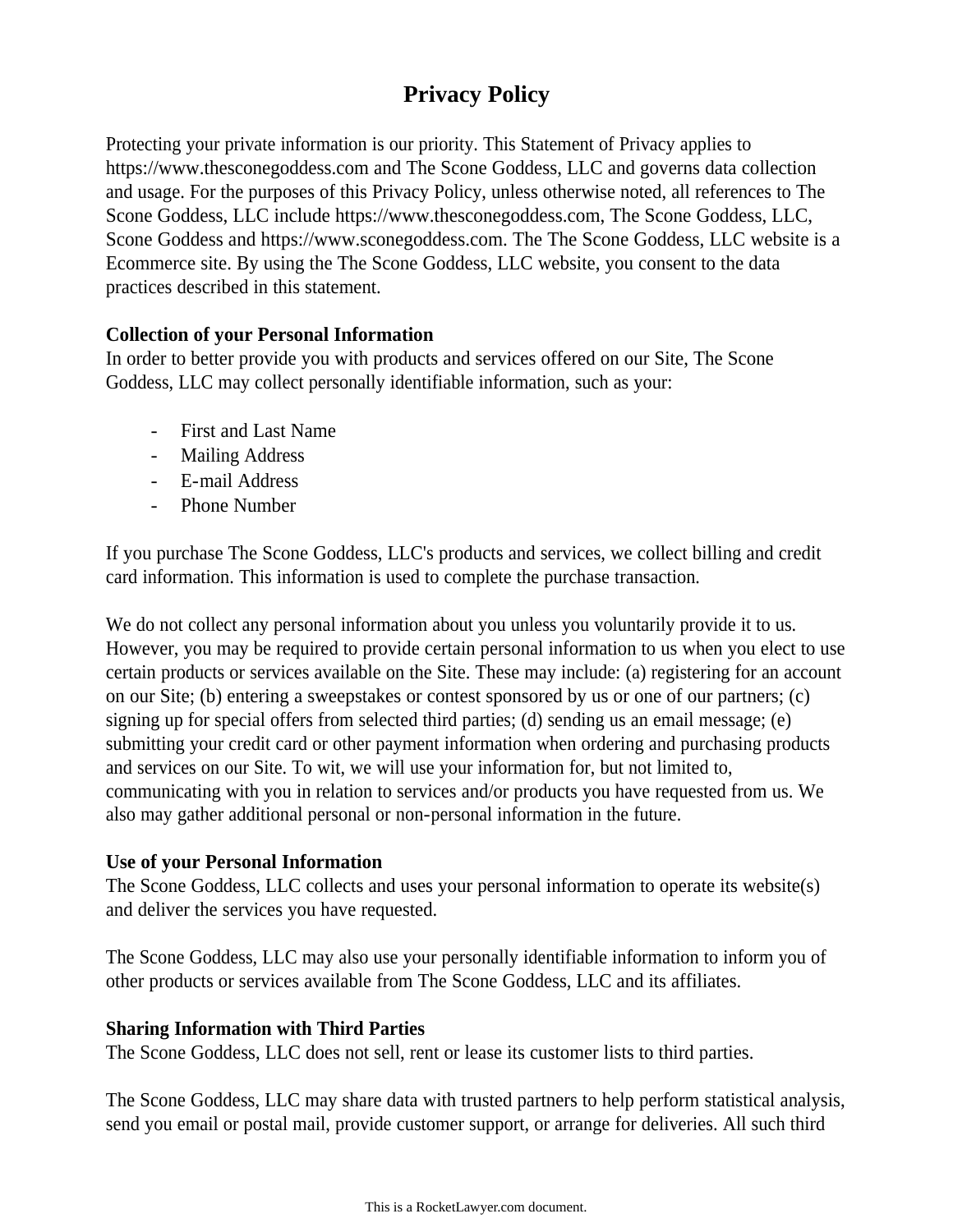parties are prohibited from using your personal information except to provide these services to The Scone Goddess, LLC, and they are required to maintain the confidentiality of your information.

The Scone Goddess, LLC may disclose your personal information, without notice, if required to do so by law or in the good faith belief that such action is necessary to: (a) conform to the edicts of the law or comply with legal process served on The Scone Goddess, LLC or the site; (b) protect and defend the rights or property of The Scone Goddess, LLC; and/or (c) act under exigent circumstances to protect the personal safety of users of The Scone Goddess, LLC, or the public.

## **Tracking User Behavior**

The Scone Goddess, LLC may keep track of the websites and pages our users visit within The Scone Goddess, LLC, in order to determine what The Scone Goddess, LLC services are the most popular. This data is used to deliver customized content and advertising within The Scone Goddess, LLC to customers whose behavior indicates that they are interested in a particular subject area.

## **Automatically Collected Information**

Information about your computer hardware and software may be automatically collected by The Scone Goddess, LLC. This information can include: your IP address, browser type, domain names, access times and referring website addresses. This information is used for the operation of the service, to maintain quality of the service, and to provide general statistics regarding use of the The Scone Goddess, LLC website.

### **Links**

This website contains links to other sites. Please be aware that we are not responsible for the content or privacy practices of such other sites. We encourage our users to be aware when they leave our site and to read the privacy statements of any other site that collects personally identifiable information.

### **Security of your Personal Information**

The Scone Goddess, LLC secures your personal information from unauthorized access, use, or disclosure. The Scone Goddess, LLC uses the following methods for this purpose:

- SSL Protocol

When personal information (such as a credit card number) is transmitted to other websites, it is protected through the use of encryption, such as the Secure Sockets Layer (SSL) protocol.

We strive to take appropriate security measures to protect against unauthorized access to or alteration of your personal information. Unfortunately, no data transmission over the Internet or any wireless network can be guaranteed to be 100% secure. As a result, while we strive to protect your personal information, you acknowledge that: (a) there are security and privacy limitations inherent to the Internet which are beyond our control; and (b) security, integrity, and privacy of any and all information and data exchanged between you and us through this Site cannot be guaranteed.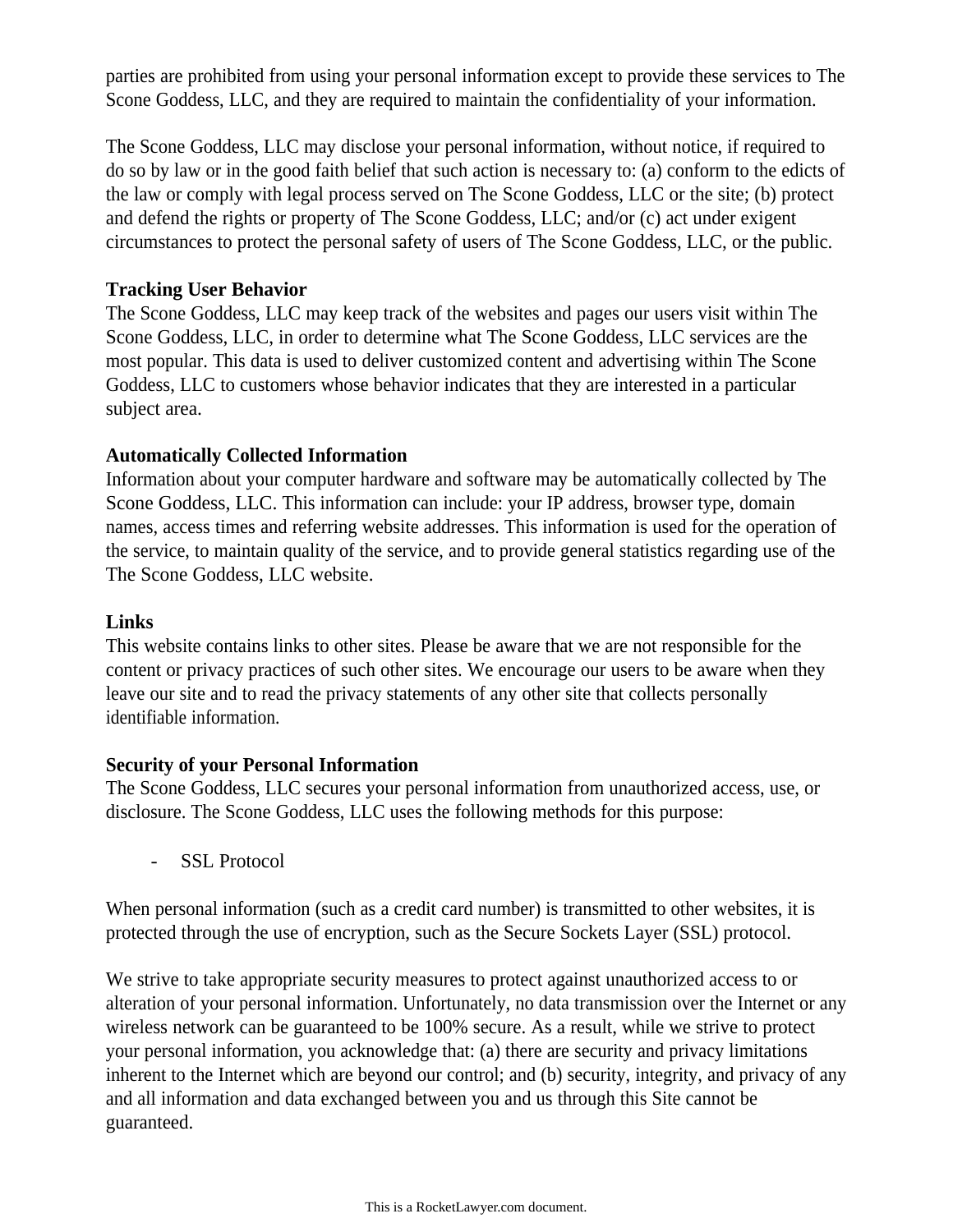#### **Right to Deletion**

Subject to certain exceptions set out below, on receipt of a verifiable request from you, we will:

- Delete your personal information from our records; and
- Direct any service providers to delete your personal information from their records.

Please note that we may not be able to comply with requests to delete your personal information if it is necessary to:

- Complete the transaction for which the personal information was collected, fulfill the terms of a written warranty or product recall conducted in accordance with federal law, provide a good or service requested by you, or reasonably anticipated within the context of our ongoing business relationship with you, or otherwise perform a contract between you and us;
- Detect security incidents, protect against malicious, deceptive, fraudulent, or illegal activity; or prosecute those responsible for that activity;
- Debug to identify and repair errors that impair existing intended functionality;
- Exercise free speech, ensure the right of another consumer to exercise his or her right of free speech, or exercise another right provided for by law;
- Comply with the California Electronic Communications Privacy Act;
- Engage in public or peer-reviewed scientific, historical, or statistical research in the public interest that adheres to all other applicable ethics and privacy laws, when our deletion of the information is likely to render impossible or seriously impair the achievement of such research, provided we have obtained your informed consent;
- Enable solely internal uses that are reasonably aligned with your expectations based on your relationship with us;
- Comply with an existing legal obligation; or
- Otherwise use your personal information, internally, in a lawful manner that is compatible with the context in which you provided the information.

# **Children Under Thirteen**

The Scone Goddess, LLC does not knowingly collect personally identifiable information from children under the age of thirteen. If you are under the age of thirteen, you must ask your parent or guardian for permission to use this website.

### **E-mail Communications**

From time to time, The Scone Goddess, LLC may contact you via email for the purpose of providing announcements, promotional offers, alerts, confirmations, surveys, and/or other general communication. In order to improve our Services, we may receive a notification when you open an email from The Scone Goddess, LLC or click on a link therein.

If you would like to stop receiving marketing or promotional communications via email from The Scone Goddess, LLC, you may opt out of such communications by emailing info@thesconegoddess.com..